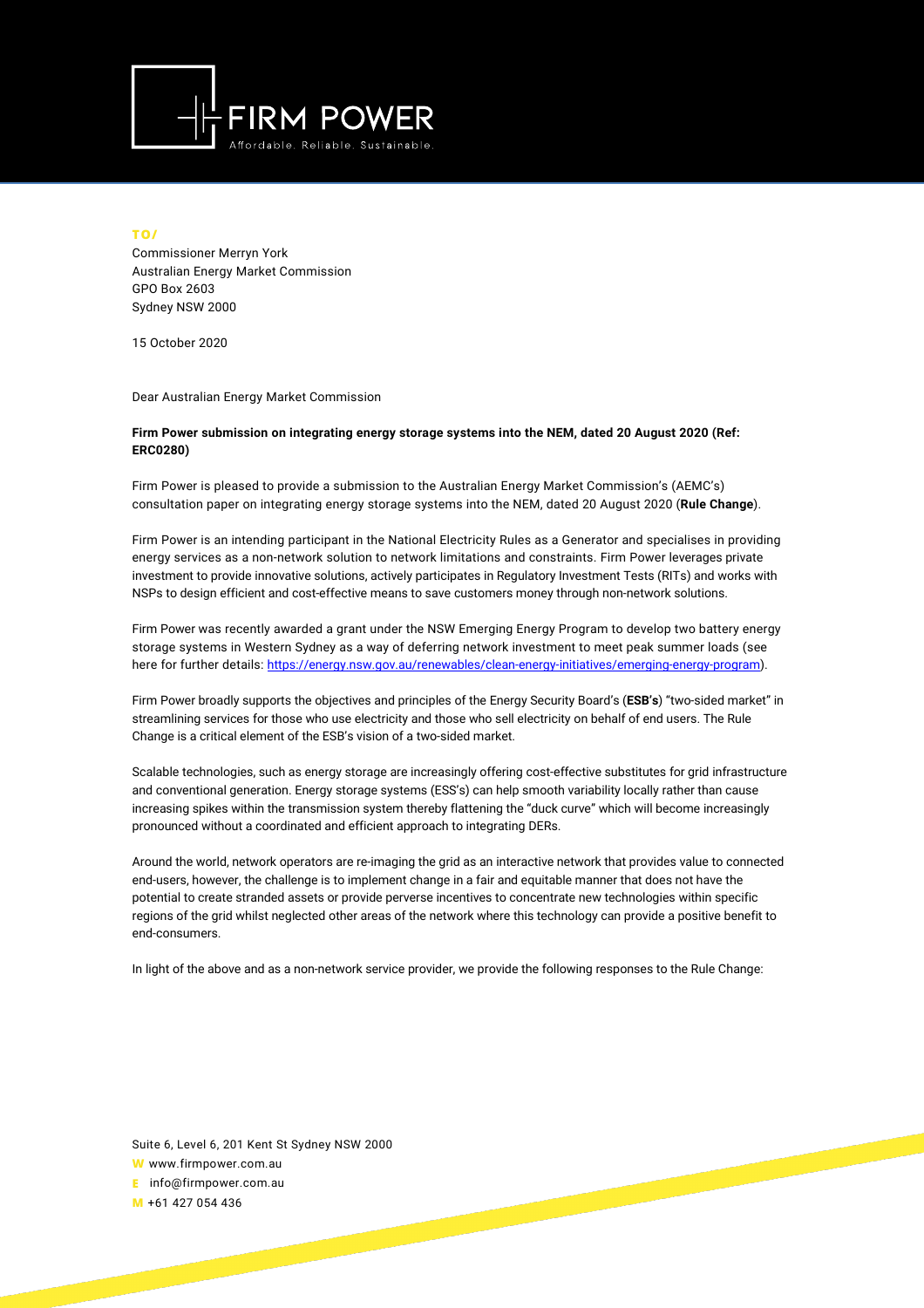

## **Integrating storage – consultation paper: stakeholder feedback template**

The template below has been developed to assist stakeholders in providing their feedback on the questions posed in this paper and any other issues that they would like to provide feedback on. The AEMC encourages stakeholders to use this template to assist it to consider the views expressed by stakeholders on each issue. Stakeholders should not feel obliged to answer each question, but rather address those issues of particular interest or concern. Further context for the questions can be found in the consultation paper.

Organisation: Firm Power Contact name: Marcus Keller Contact details (email / phone): [marcus@firmpower.com.au](mailto:marcus@firmpower.com.au) / 0459 025 014.

| <b>Questions</b>                                                     |                                                                                                                                                                                   | <b>Feedback</b>                                                                                                                                                                                                                                                                                                                                                                                                                                                                                                                                                                                                                                                                                               |
|----------------------------------------------------------------------|-----------------------------------------------------------------------------------------------------------------------------------------------------------------------------------|---------------------------------------------------------------------------------------------------------------------------------------------------------------------------------------------------------------------------------------------------------------------------------------------------------------------------------------------------------------------------------------------------------------------------------------------------------------------------------------------------------------------------------------------------------------------------------------------------------------------------------------------------------------------------------------------------------------|
|                                                                      | Question 4: AEMO's rationale for defining storage and hybrids in the NER (p. 25)                                                                                                  |                                                                                                                                                                                                                                                                                                                                                                                                                                                                                                                                                                                                                                                                                                               |
|                                                                      | Do you agree with AEMO that there is a<br>strong rationale for defining storage and<br>hybrid facilities in the NER (as different to load<br>and generation)? Why or why not?     | Yes. We are supportive of the Bi-Directional Resource Provider classification however we would<br>suggest recognition is provided for the fact that when acting as a load (scheduled or semi-<br>scheduled), ESS do not consume the full sum of electricity recharged; it stores the gross<br>amount of electricity less round trip efficiency and releases the net amount at an alternate time.<br>Therefore imposing costs on this function via TUoS or DUoS might require alternative treatment<br>that accommodates for the energy consumed during the round trip efficiency (kWh) vs a market<br>customer who is a genuine load where there is no ability to re-serve electricity back to the<br>market. |
| Question 24: Issues with TUoS and DUoS charging arrangements (p. 76) |                                                                                                                                                                                   |                                                                                                                                                                                                                                                                                                                                                                                                                                                                                                                                                                                                                                                                                                               |
|                                                                      | Do you agree that there is ambiguity and<br>uncertainty around how transmission and<br>distribution network businesses calculate and<br>charge TUoS and DUoS for battery systems? | Firm Power agrees with AEMO there is a lack of consistency in the way transmission and<br>distribution network businesses treat ESS's and calculate TUoS and DUoS charges as opposed<br>to loads or generators. We also agree this lack of consistency creates perverse incentives for<br>locating ESS's in some regions with more favourable TUoS and DUoS tariffs while avoiding                                                                                                                                                                                                                                                                                                                            |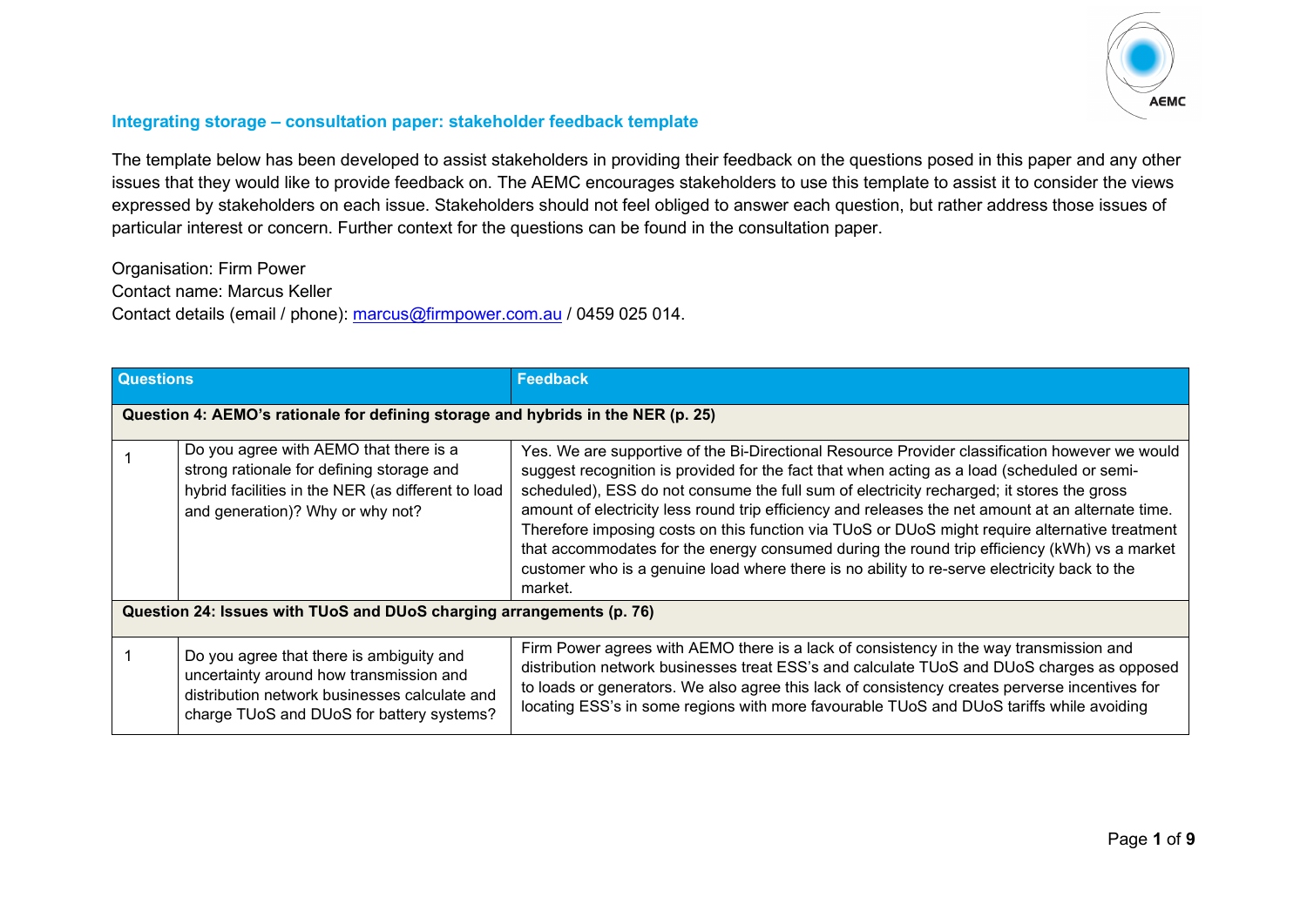

| AEML                                                                                                                                                                                                                                                                                                                                                                                                                                                                                                                                                                                                                                                                                                                                                                                                                                                                                                                                                                                                                                                                                                                                                                                                                                                                                                                                  |
|---------------------------------------------------------------------------------------------------------------------------------------------------------------------------------------------------------------------------------------------------------------------------------------------------------------------------------------------------------------------------------------------------------------------------------------------------------------------------------------------------------------------------------------------------------------------------------------------------------------------------------------------------------------------------------------------------------------------------------------------------------------------------------------------------------------------------------------------------------------------------------------------------------------------------------------------------------------------------------------------------------------------------------------------------------------------------------------------------------------------------------------------------------------------------------------------------------------------------------------------------------------------------------------------------------------------------------------|
| other regions with higher charges even when a greater need and technical benefit could have<br>been provided in both regions.                                                                                                                                                                                                                                                                                                                                                                                                                                                                                                                                                                                                                                                                                                                                                                                                                                                                                                                                                                                                                                                                                                                                                                                                         |
| As an example, if TUoS for ESS at transmission level is waived we would suggest this approach<br>is reflected by also removing the TUoS component of NUoS charged by DNSP's. This follows<br>the same rationale that requires DNSP's to provide payments of 'Avoided TUoS' to embedded<br>generators; most notably ESS are able to navigate operation around peak periods or discharge<br>into peaks to alleviate congestion.                                                                                                                                                                                                                                                                                                                                                                                                                                                                                                                                                                                                                                                                                                                                                                                                                                                                                                         |
| Within the existing TUoS/DUoS tariff regime we believe an alternate arrangement should be<br>considered for capacity tariffs to reflect a Time of Use approach. As an example capacity<br>(\$/kVA) tariffs, similar to energy (\$/kWh) tariffs, could be based on when the power is being<br>consumed with a 'peak', 'shoulder' and 'off-peak' period arrangement. ESS able to recharge<br>during off-peak periods would then be afforded a lower \$/kVA rate. This contrasts to the existing<br>DUoS arrangement where a flat (fixed) 'peak' \$/kVA/day is charged and remains the same<br>throughout the regulatory year. Capacity tariffs do not take into consideration the time in which<br>the network capacity is utilised nor the long term changes in consumption behaviour an ESS<br>could present. An ESS able to manage its energy consumption to move around periods of<br>network congestion should be rewarded with a lower rate which covers the long run marginal<br>cost of network management whilst reflecting the much lower utilisation during peaks. Further<br>during periods of peak demand, ESS are able to discharge and proportionally alleviate<br>congestion. We would suggest DUoS rates should be created which recognise the benefits ESS<br>can deliver at peak periods when acting as a generator. |
| In addition, the 'peak' window for ESS tariffs should genuinely be limited to the period the DNSP<br>would not desire any charging of the ESS, even if it were constrained. As a maximum this 'peak'<br>window should only be 4 hours in duration to reflect the controllable nature of ESS's.                                                                                                                                                                                                                                                                                                                                                                                                                                                                                                                                                                                                                                                                                                                                                                                                                                                                                                                                                                                                                                        |
| Further we believe that due to NSP's own internal tariff reform to meet the objectives of the<br>AER, and apportionment of asset values to reflect the book value of connection assets, that<br>tariffs are inherently 'unstable'. This contributes to the ambiguity in understanding NSP tariff<br>calculations, especially when considered over the life of a project development.                                                                                                                                                                                                                                                                                                                                                                                                                                                                                                                                                                                                                                                                                                                                                                                                                                                                                                                                                  |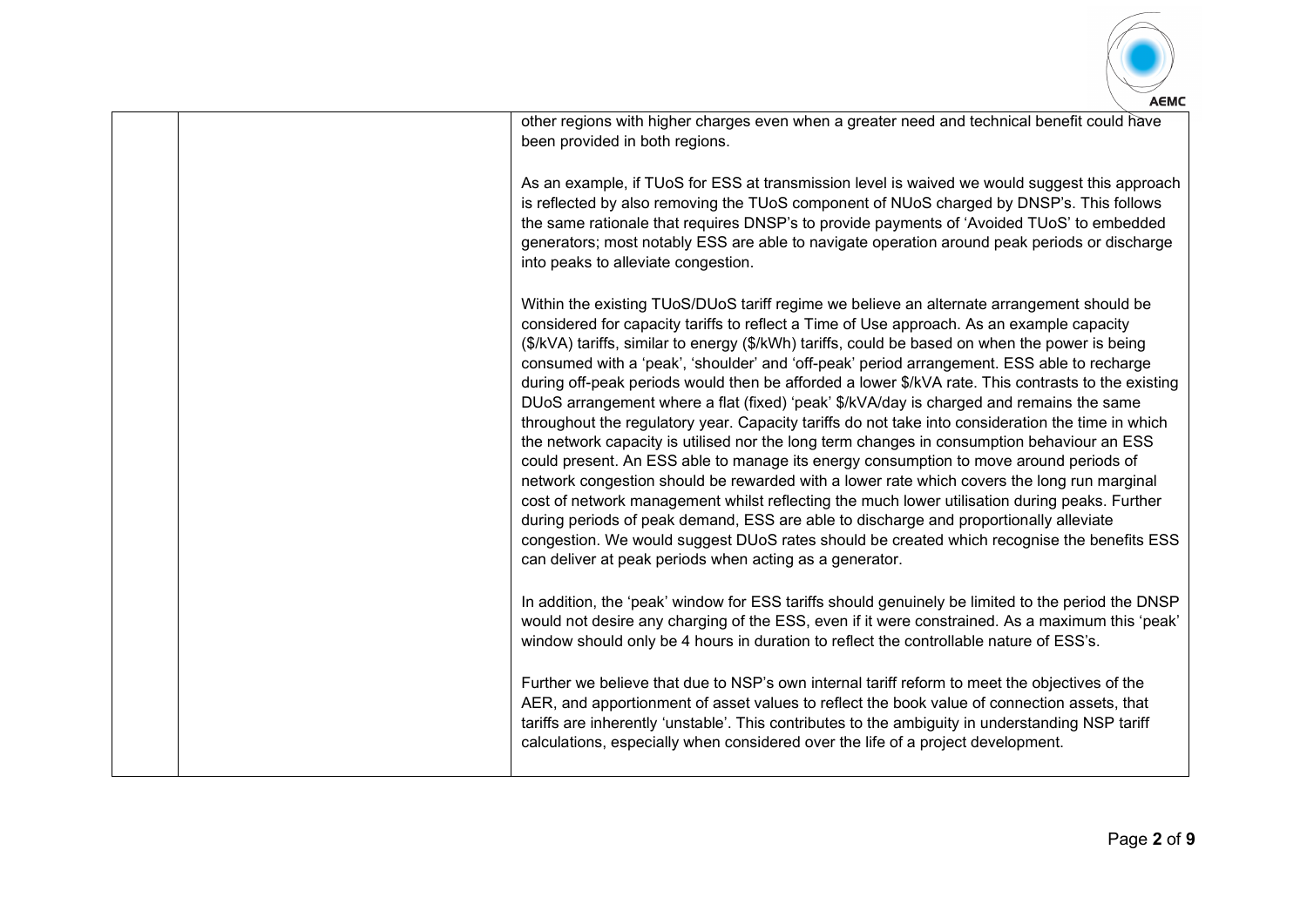

| <b>Questions</b> |                                                                                                                                                                                                            | <b>Feedback</b>                                                                                                                                                                                                                                                                                                                                                                                                                                                                                                                                                                                                                                                                                                                                                                                                                                                                                                                                                                                                                                                                                                                                                                                                                                                                                                                                                                                                                                                                                                                                                                                                                       |
|------------------|------------------------------------------------------------------------------------------------------------------------------------------------------------------------------------------------------------|---------------------------------------------------------------------------------------------------------------------------------------------------------------------------------------------------------------------------------------------------------------------------------------------------------------------------------------------------------------------------------------------------------------------------------------------------------------------------------------------------------------------------------------------------------------------------------------------------------------------------------------------------------------------------------------------------------------------------------------------------------------------------------------------------------------------------------------------------------------------------------------------------------------------------------------------------------------------------------------------------------------------------------------------------------------------------------------------------------------------------------------------------------------------------------------------------------------------------------------------------------------------------------------------------------------------------------------------------------------------------------------------------------------------------------------------------------------------------------------------------------------------------------------------------------------------------------------------------------------------------------------|
| $\overline{2}$   | Does this ambiguity and uncertainty create a<br>material issue for investment in battery<br>storage projects now, or in the future as the<br>number of energy storage projects increase<br>across the NEM? | TUoS and DUoS tariffs, and their quantum relative to the forecast project revenue, impacts<br>significantly on the commercial viability of energy storage projects. The majority of investment<br>decisions in regard to proceeding with energy storage projects is made during the feasibility<br>stage at the beginning of project planning. At this stage of the project various scenarios can<br>occur:<br>1. The amount of TUoS and DUoS calculated by the project team is based on the published<br>TUoS and DUoS tariffs available from the respective Network Service Provider,<br>2. The TUoS and DUoS tariffs are calculated based on 'experience' (fees and charges levied<br>from prior project experience)<br>The Network Service Provider is not obligated to confirm the calculations are correct nor will<br>they comment on any intent to deviate from the published tariffs. There is a generic<br>understanding that tariffs will be negotiated closer to the Offer to Connect stage.<br>This process poses significant price risk to the project that the final tariffs will not align with the<br>original published tariffs due to alterations in:<br>1. How the grid connection has been designed and therefore<br>How the energy storage system needs to operate to align with these grid requirements.<br>2.<br>If a Network Service Provider could provide confirmation (via a pricing band between X and Y) of<br>forecast TUoS or DUoS during either the System Planning Advice or Connection Options<br>Report, this would provide clarity on the potential OPEX liability for the project. We recognise |
|                  |                                                                                                                                                                                                            | this would require a reporting framework to be established between the Network Service<br>Provider's Connections Team and Customer Service Team.                                                                                                                                                                                                                                                                                                                                                                                                                                                                                                                                                                                                                                                                                                                                                                                                                                                                                                                                                                                                                                                                                                                                                                                                                                                                                                                                                                                                                                                                                      |
|                  |                                                                                                                                                                                                            | Further the TUoS and DUoS tariffs are published often only two years in advance and subject to<br>change year on year. This affords the project no price protection of these variable costs. We<br>suggest that site specific tariffs be considered and apply for the life of the ESS Connection<br>Agreement and not be subject to change.                                                                                                                                                                                                                                                                                                                                                                                                                                                                                                                                                                                                                                                                                                                                                                                                                                                                                                                                                                                                                                                                                                                                                                                                                                                                                           |
|                  |                                                                                                                                                                                                            | We also recognise that if 'discretionary DUoS tariffs' are implemented, which enable NSP's to<br>reward an ESS for providing localised services of benefit to the grid, that any validation/approval                                                                                                                                                                                                                                                                                                                                                                                                                                                                                                                                                                                                                                                                                                                                                                                                                                                                                                                                                                                                                                                                                                                                                                                                                                                                                                                                                                                                                                  |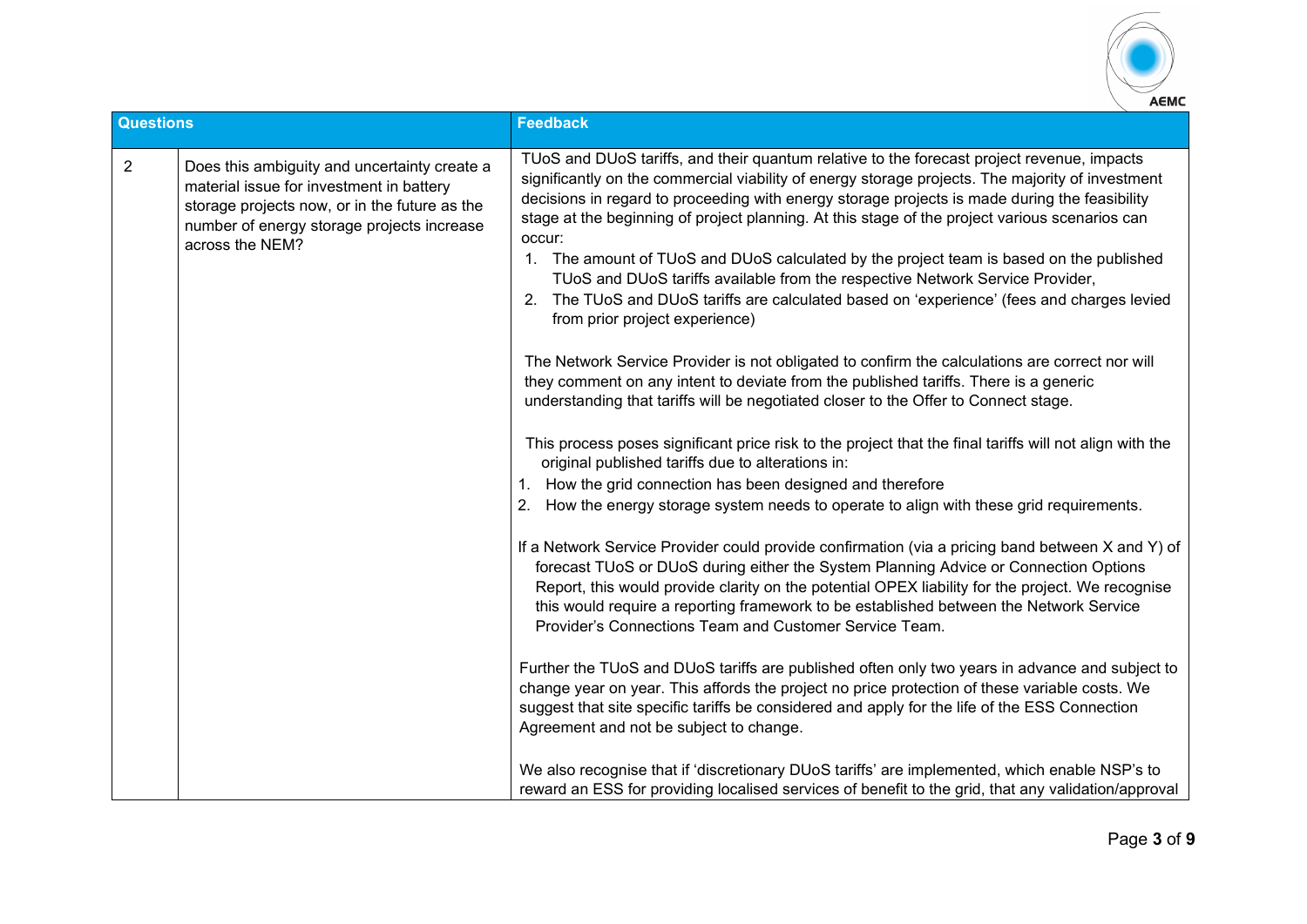

| <b>Questions</b> |                                                                                                                                                                                                                                    | <b>Feedback</b>                                                                                                                                                                                                                                                                                                                                                                                                                                                                                                                                                     |
|------------------|------------------------------------------------------------------------------------------------------------------------------------------------------------------------------------------------------------------------------------|---------------------------------------------------------------------------------------------------------------------------------------------------------------------------------------------------------------------------------------------------------------------------------------------------------------------------------------------------------------------------------------------------------------------------------------------------------------------------------------------------------------------------------------------------------------------|
|                  |                                                                                                                                                                                                                                    | by the AER could take a further 12 months before this approach is approved. We would<br>encourage a more expeditious review process by the AER, where new 'project specific' or<br>'DNSP specific' tariffs can be approved in an 8-12 week period, and enable investors to make<br>decisions.                                                                                                                                                                                                                                                                       |
| 3                | What are the pros and cons to allowing each<br>NSP discretion in developing and<br>applying TUoS and DUoS charges? On<br>balance, should the approach and method to<br>applying TUoS and DUoS charges be<br>harmonised among NSPs? | We would suggest that a framework be established to harmonise TUoS and DUoS calculations<br>across each NSP. This would be efficient especially if energy storage based Virtual<br>Transmission Lines (VTL's) are considered in support of interconnectors. Achieving alignment in<br>TUoS calculations in particular for each NSP located at their respective end of the VTL would be<br>necessary to manage commercial reconciliation of capacity and power flows.<br>A key benefit of a coordinated TUoS and DUoS tariff approach across NSP's is that it avoids |
|                  |                                                                                                                                                                                                                                    | perverse impacts which may see inequitable regional allocation of generation, load and storage.                                                                                                                                                                                                                                                                                                                                                                                                                                                                     |
|                  |                                                                                                                                                                                                                                    | A harmonised framework could also encourage NSP's to reward energy storage projects with<br>discounted TUoS and/or DUoS based on:                                                                                                                                                                                                                                                                                                                                                                                                                                   |
|                  |                                                                                                                                                                                                                                    | • Reducing unserved energy through improvement in supply reliability to customers from<br>the relevant substation,                                                                                                                                                                                                                                                                                                                                                                                                                                                  |
|                  |                                                                                                                                                                                                                                    | • Reduced dispatch costs through reduction of constraints,                                                                                                                                                                                                                                                                                                                                                                                                                                                                                                          |
|                  |                                                                                                                                                                                                                                    | • Avoided TUoS payable by a DNSP to a TNSP, and                                                                                                                                                                                                                                                                                                                                                                                                                                                                                                                     |
|                  |                                                                                                                                                                                                                                    | • Utilisation of existing network assets which are either redundant or operating well below<br>its nameplate capacity.                                                                                                                                                                                                                                                                                                                                                                                                                                              |
|                  |                                                                                                                                                                                                                                    | Once again, we would encourage a more expeditious approval process by the AER for any<br>DNSP directed tariff discounting which supports ESS deployment and localised grid support.                                                                                                                                                                                                                                                                                                                                                                                 |
| 4                | Is there a regulatory risk when NSPs interpret<br>how to apply the current rules to battery<br>systems?                                                                                                                            | NSP's may not be motivated to support an alternative TUoS or DUoS tariff framework which<br>enables the propagation of energy storage projects in the NEM, if these projects do not enable<br>the NSP to attract additional revenue or have the asset value considered under their respective<br>Regulated Asset Base.                                                                                                                                                                                                                                              |
|                  |                                                                                                                                                                                                                                    | Further NSP's have not historically assessed or selected energy storage projects under RIT/T<br>and RIT/D procurement efforts when these projects have been offered as 'non-network                                                                                                                                                                                                                                                                                                                                                                                 |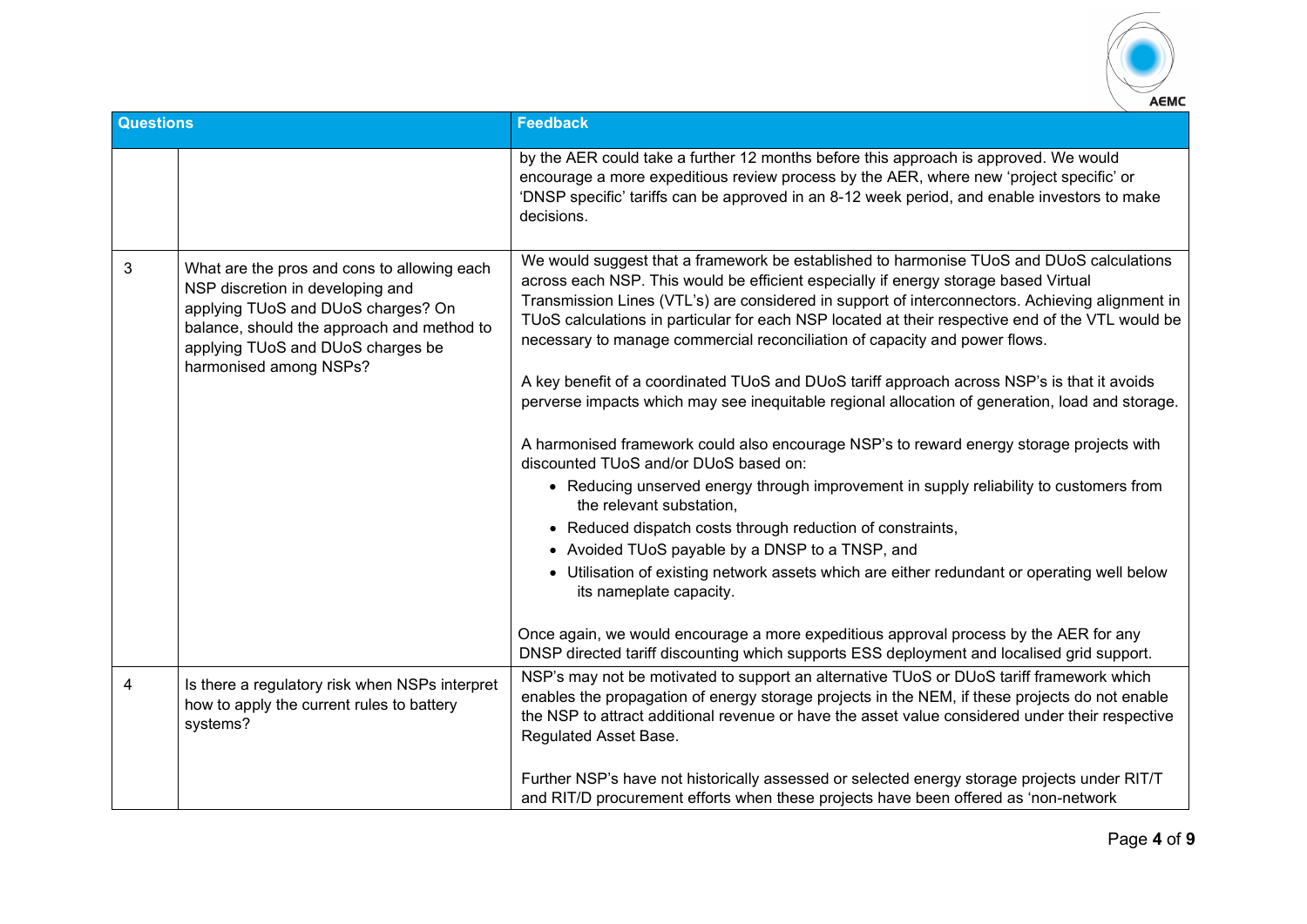

| <b>Questions</b>                                                                        |                                                                                                                                                                                                                                                                                                   | <b>Feedback</b>                                                                                                                                                                                                                                                                                                                                                                                                                                                                                                                                                                                                                                                                                                                                                                                                                                                                                       |
|-----------------------------------------------------------------------------------------|---------------------------------------------------------------------------------------------------------------------------------------------------------------------------------------------------------------------------------------------------------------------------------------------------|-------------------------------------------------------------------------------------------------------------------------------------------------------------------------------------------------------------------------------------------------------------------------------------------------------------------------------------------------------------------------------------------------------------------------------------------------------------------------------------------------------------------------------------------------------------------------------------------------------------------------------------------------------------------------------------------------------------------------------------------------------------------------------------------------------------------------------------------------------------------------------------------------------|
|                                                                                         |                                                                                                                                                                                                                                                                                                   | solutions' where services are offered to the NSP under an OPEX arrangement. There is little<br>incentive for NSP's to consider innovative projects able to provide medium term solutions when<br>the availability levels are less than traditional network solutions.<br>We would encourage any new TUoS or DUoS framework to prescribe an NPV calculation<br>methodology which enables third parties to readily interpret how the cost base of an energy<br>storage project has been assessed by an NSP within a RIT/T or RIT/D process. In this process<br>there may be the opportunity to consider rewarding energy storage projects for extracting<br>greater value from existing network assets which are otherwise under-utilised or stranded.                                                                                                                                                  |
| Question 25: Solutions for clarifying the application of TUoS and DUoS charging (p. 79) |                                                                                                                                                                                                                                                                                                   |                                                                                                                                                                                                                                                                                                                                                                                                                                                                                                                                                                                                                                                                                                                                                                                                                                                                                                       |
|                                                                                         | Do you agree with AEMO's proposal to<br>exempt all energy storage systems from<br>TUoS charges? If you agree with an<br>exemption, should the exemption<br>of TUoS charges also apply to energy used<br>on site (auxiliary load) i.e. energy that is not<br>stored and sent out into the network? | Whilst we agree with AEMO's rationale for not charging TUoS to ESS's (i.e. NSPs would not<br>increase capacity of shared networks to provide unrestricted access to batteries and not<br>charging TUoS would not result in an increase in costs to others), we believe this same<br>rationale also applies to distribution connected ESS's which we believe should also be exempt<br>from DUoS.<br>As AEMO argues, a consistent approach to TUoS and DUoS would eliminate any perverse<br>inventive to locate ESS's in a particular region of the network and not in other parts of the<br>network. By recommending ESS's are exempt from TUoS but not DUoS this will lead to a<br>concentration of ESS's in the transmission system which reduces the value of this technology to<br>provide network services and alleviate constraints and limitations, particularly in the distribution<br>system. |
|                                                                                         |                                                                                                                                                                                                                                                                                                   | The further downstream ESS projects are located, the more opportunities they have to support<br>network constraints and reduce losses within the system. This is particularly relevant with the                                                                                                                                                                                                                                                                                                                                                                                                                                                                                                                                                                                                                                                                                                       |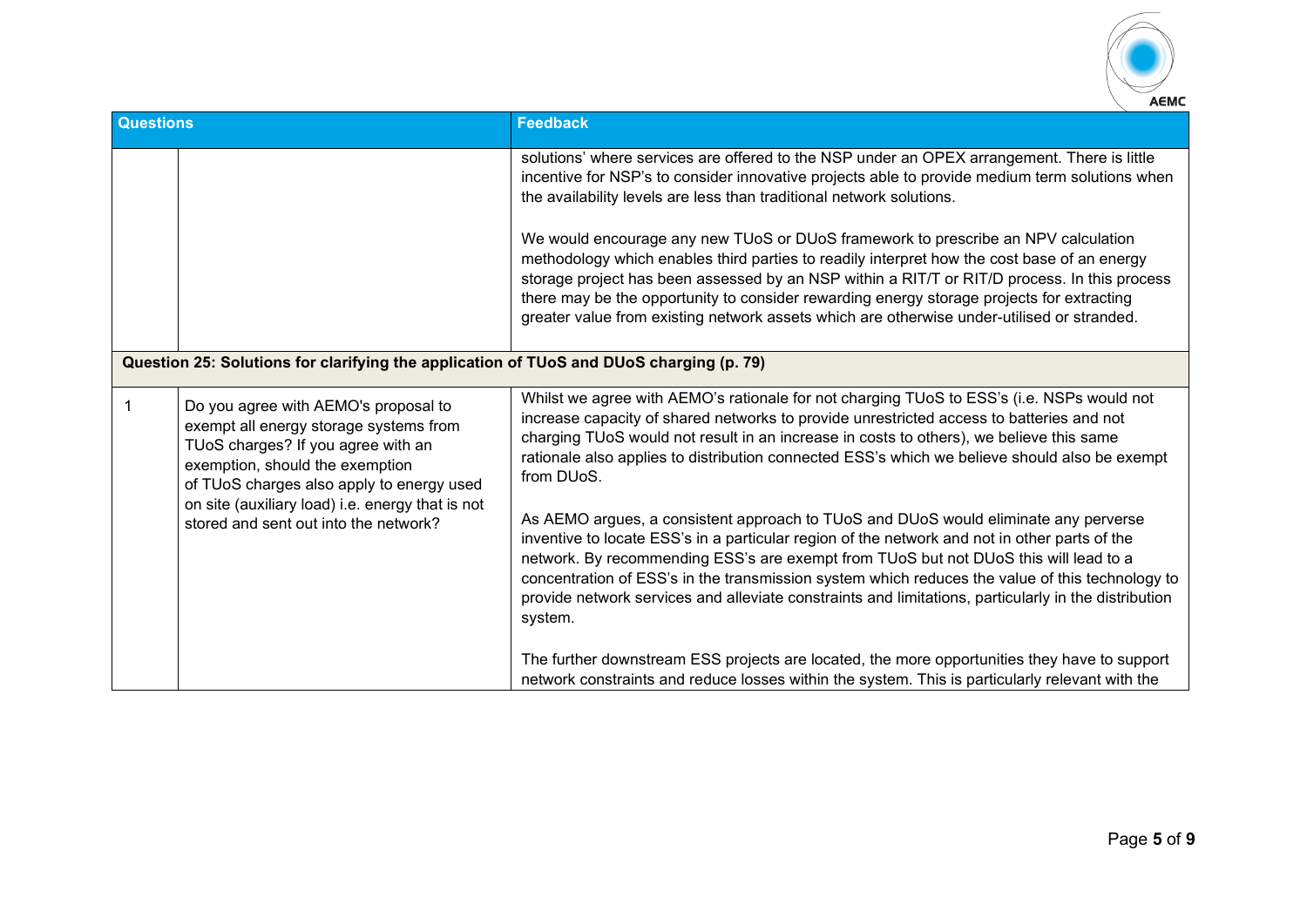

| <b>Questions</b> |                                                                                                                                                                                                                                | <b>Feedback</b>                                                                                                                                                                                                                                                                                                                                                                                                                                                |
|------------------|--------------------------------------------------------------------------------------------------------------------------------------------------------------------------------------------------------------------------------|----------------------------------------------------------------------------------------------------------------------------------------------------------------------------------------------------------------------------------------------------------------------------------------------------------------------------------------------------------------------------------------------------------------------------------------------------------------|
|                  |                                                                                                                                                                                                                                | growing numbers of DER's being located within distribution networks which is a key element of<br>the ESB's two-sided market vision.                                                                                                                                                                                                                                                                                                                            |
|                  |                                                                                                                                                                                                                                | If DUoS exemption (or the TUoS component of DUoS) is not possible there may be a framework<br>within which the localised benefits of a Distribution level connected ESS can be weighted and<br>calculated to reduce its total annual DUoS obligation.                                                                                                                                                                                                          |
|                  |                                                                                                                                                                                                                                | With regard to energy used on site (i.e. energy not stored and sent out) we agree that this may<br>not be exempted from DUoS charges as this represents an auxiliary load that generators are<br>typically expected to pay in charges. In this instance we would support a kWh charge as<br>consumed energy.                                                                                                                                                   |
| 2                | If battery systems are exempt from<br>TUoS charges does this:                                                                                                                                                                  | We do not agree that exemption from TUoS and DUoS charges creates a subsidy for<br>а.<br>ESS's. As AEMO note, ESS's do not receive firm (or guaranteed) access to the network.<br>Similar to generators, ESS's can be dispatched down or off if the network is constrained.                                                                                                                                                                                    |
|                  | a. create a subsidy for battery technology<br>and therefore an advantage over other<br>generation technologies?                                                                                                                | Acting as a load, ESS's can also be controlled in the way they charge and consume<br>energy so they do not create additional burden on the network and require network<br>augmentation to provide connection capacity.                                                                                                                                                                                                                                         |
|                  | b. remove the ability to provide an<br>efficient location and/or price signal to<br>potential battery system proponents,<br>and therefore impact on the efficient<br>entry and location of new battery<br>system participants? | There are other location and/or price signals that impact ESS's outside of TUoS or DUoS<br>b.<br>charges such as MLF, TLF and DLF. In addition, as mentioned above, ESS's are not<br>provided with firm (or guaranteed) access to the network so there is an inherent<br>advantage in locating ESS's within parts of the network that are unconstrained or are<br>designed to alleviate constraints.                                                           |
| 3                | If battery systems are not exempt from TUoS<br>charging does this:<br>a. create double charging of TUoS /DUoS                                                                                                                  | We agree that not exempting ESS from TUoS/DUoS is akin to double charging because<br>a.<br>it applies network tariffs when the energy is stored in the ESS and then again when the<br>energy is used by the end consumer. In principle, an ESS is a market intermediary.<br>TUoS and DUoS charges should be cost reflective and allow for NSPs to recover their                                                                                                |
|                  | for end use customers?<br>b. distort investment signals and not align<br>with the need for significantly more<br>storage investment across the NEM?                                                                            | costs to build and maintain their network assets. ESS's can be designed to act as a load<br>during low demand / high generation times and vice versa act as a generator during high<br>demand / low generation times which leads to a better utilisation of network assets and<br>extends the value and life of network assets before they become constrained or limited,<br>particularly during peak demand periods. If ESS's are not exempt from TUoS / DUoS |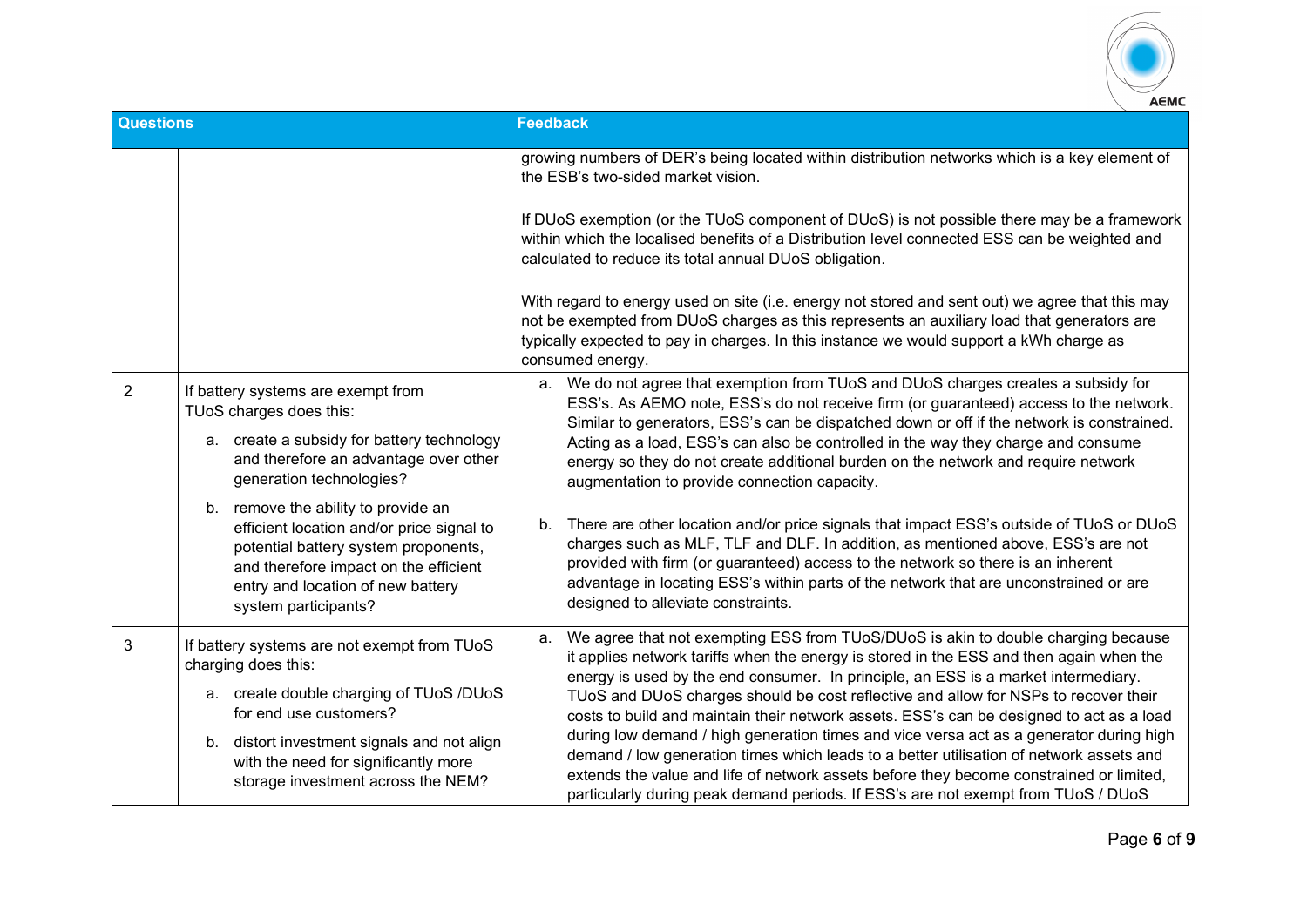

| <b>Questions</b> |                                                                                                                                                                                                                                               | <b>Feedback</b>                                                                                                                                                                                                                                                                                                                                                                                                                                                                                                                                                                                                       |
|------------------|-----------------------------------------------------------------------------------------------------------------------------------------------------------------------------------------------------------------------------------------------|-----------------------------------------------------------------------------------------------------------------------------------------------------------------------------------------------------------------------------------------------------------------------------------------------------------------------------------------------------------------------------------------------------------------------------------------------------------------------------------------------------------------------------------------------------------------------------------------------------------------------|
|                  |                                                                                                                                                                                                                                               | then charges need to be cost reflective based on the burden they place on network<br>assets. In addition, ESS's should also be rewarded for the improvement in utilisation of<br>network assets and extending the life of the existing network asset base by providing<br>support to the network and by improving system stability and reliability.<br>As above, TUoS and DUoS charges need to be cost reflective and actually reward ESS's<br>b.<br>for improved utilisation of existing network assets. Otherwise this will distort investment<br>signals and not lead to further uptake of storage across the NEM. |
| 4                | How should TUoS and DUoS charges apply<br>to hybrid facilities? Should TUoS and DUoS<br>charges be based on metered data at the<br>network connection point, or another option?<br>Are there technical or implementation issues<br>with this? |                                                                                                                                                                                                                                                                                                                                                                                                                                                                                                                                                                                                                       |
| 5                | Do you agree that battery systems should pay<br>DUoS charges for consumed energy? Please<br>explain why or why not.                                                                                                                           | Yes, we suggest that if ESS are to be liable for any TUoS or DUoS, that this applies to ESS<br>auxiliary loads only. This could be separately metered to total consumed energy for the<br>purposes of ESS recharge. If not then we would suggest TUoS and DUoS apply to kWh of<br>consumed energy (consumption charges) using a Time of Use approach only, vs the current<br>arrangement of capacity charging (\$/kVA).<br>If an alternate arrangement to waive the capacity charging cannot be considered we would<br>suggest the capacity price should be discounted to reflect:                                    |
|                  |                                                                                                                                                                                                                                               | Most ESS projects typically pay for the capital cost of connection and any upstream<br>1.<br>augmentation costs. Therefore capacity charges in addition to CAPEX charges for                                                                                                                                                                                                                                                                                                                                                                                                                                          |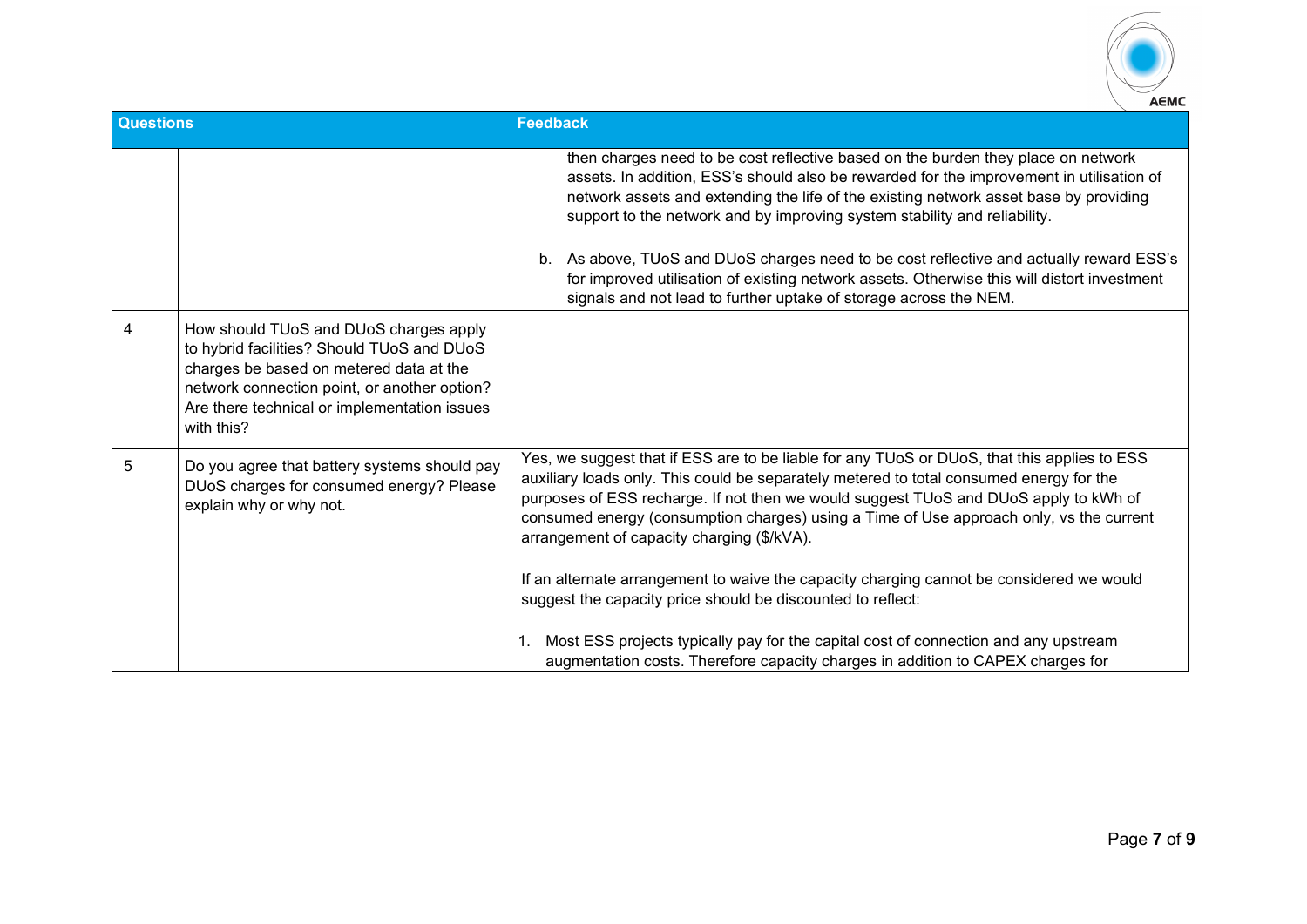

| <b>Questions</b>                                                                  |                                                                                                                                                                               | <b>Feedback</b>                                                                                                                                                                                                                                                                                                                                                                                                                  |
|-----------------------------------------------------------------------------------|-------------------------------------------------------------------------------------------------------------------------------------------------------------------------------|----------------------------------------------------------------------------------------------------------------------------------------------------------------------------------------------------------------------------------------------------------------------------------------------------------------------------------------------------------------------------------------------------------------------------------|
|                                                                                   |                                                                                                                                                                               | connection could be perceived as 'double dipping' by an NSP in an attempt to reflect the<br>amount of network capacity set aside for an individual customer.<br>2. The benefits afforded by the battery;<br>i) An ESS is able to operate as a controlled load when necessary, and<br>ii) An ESS can operate around demand peaks.<br>Further whilst we are comfortable to consider paying for consumed energy, we would encourage |
|                                                                                   |                                                                                                                                                                               | a Time of Use tariff that reflects:<br>A shorter evening peak period, nominally 4 hours.<br>1)<br>Inclusion of shoulder and off-peak periods. to reflect decreasing levels of demand.<br>$\mathbf{2}$                                                                                                                                                                                                                            |
| Question 26: Alternative solutions for issues with TUoS and DUoS charging (p. 82) |                                                                                                                                                                               |                                                                                                                                                                                                                                                                                                                                                                                                                                  |
| 1                                                                                 | How would charging all Market Participants<br>TUoS and DUoS, based on the services<br>received by participants (energy<br>consumed) rather than based on the asset            | We support this approach and suggest that TUoS and DUoS charging should be aligned around<br>not only the services received but the services offered by a given Market Participant. This<br>approach will:                                                                                                                                                                                                                       |
|                                                                                   | type, impact participants' behaviour and<br>market outcomes? This would mean that all<br>Market Participants would be liable for<br>TUoS and DUoS charges for the energy that | • Encourage all generator and load participants to effect bidding and trading behaviour<br>which will contribute to system strength and alleviate congestion.<br>• Encourage NSP's to recognise and incorporate a charging regime for other Market<br>Participants based on energy (kWh) rather than power (kVA)                                                                                                                 |
|                                                                                   | is consumed at their network connection<br>point.                                                                                                                             | • Recognise the value of fast response technologies able to offer services which support<br>future market development including Fast Frequency Response and Inertia.                                                                                                                                                                                                                                                             |
| $\overline{2}$                                                                    | If all Market Participants were charged TUoS<br>and DUoS, would this have any impact on<br>existing external arrangements?                                                    | Yes, we suggest the need to generate investment community confidence in ESS based projects<br>and the runway for their respective development and construction. With any significant variation                                                                                                                                                                                                                                   |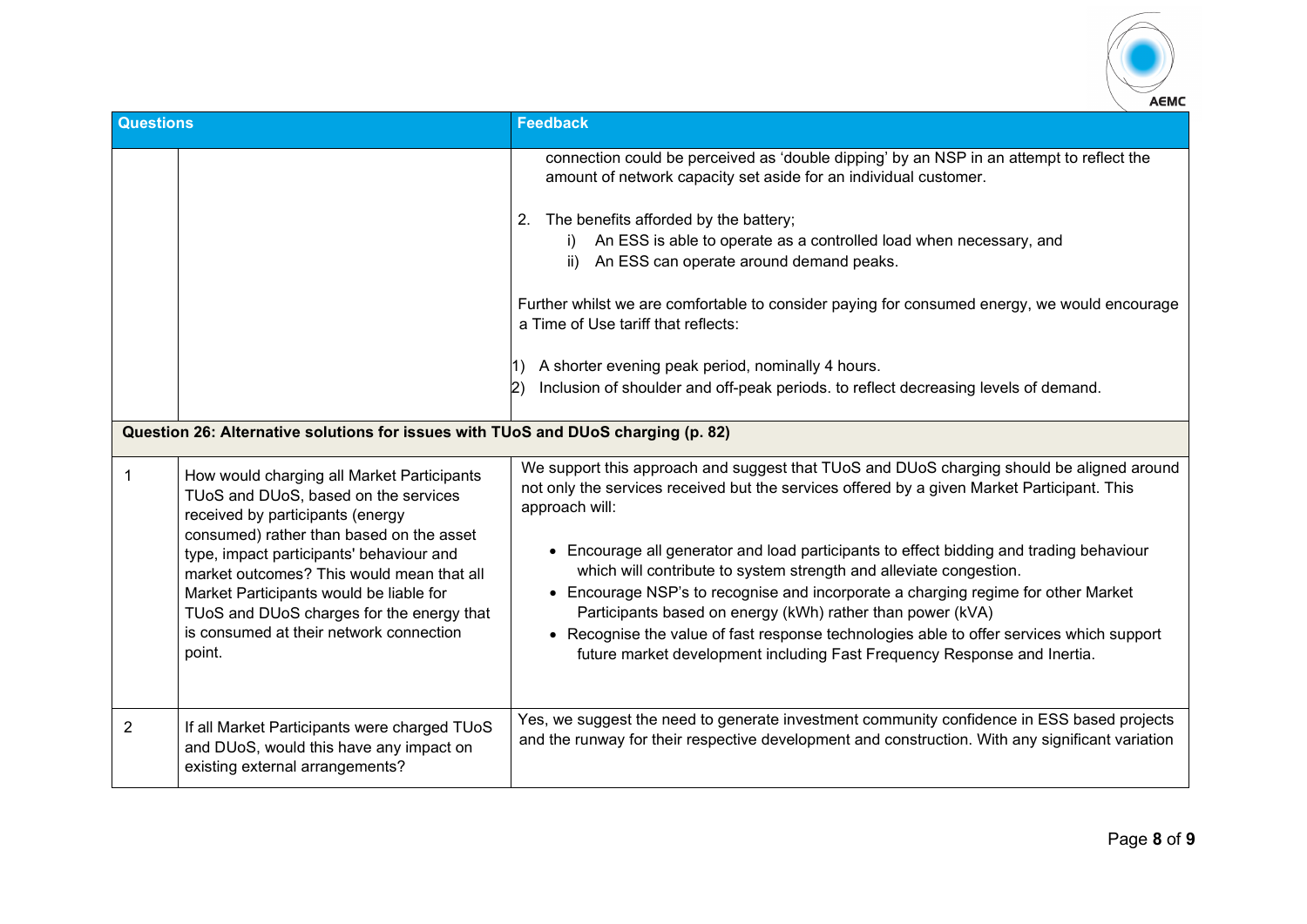

| <b>Questions</b> |                                                                                                                                                                                                                                                                                          | <b>Feedback</b>                                                                                                                                                                                                                                                                                                                                                                                                                                                                                                                                                                                                                                                                                                                                                                                                                                                                                                                                         |
|------------------|------------------------------------------------------------------------------------------------------------------------------------------------------------------------------------------------------------------------------------------------------------------------------------------|---------------------------------------------------------------------------------------------------------------------------------------------------------------------------------------------------------------------------------------------------------------------------------------------------------------------------------------------------------------------------------------------------------------------------------------------------------------------------------------------------------------------------------------------------------------------------------------------------------------------------------------------------------------------------------------------------------------------------------------------------------------------------------------------------------------------------------------------------------------------------------------------------------------------------------------------------------|
|                  |                                                                                                                                                                                                                                                                                          | in how TUoS and DUoS is calculated, we would suggest a well communicated phase-in period<br>to allow for refinancing and support of project bankability.                                                                                                                                                                                                                                                                                                                                                                                                                                                                                                                                                                                                                                                                                                                                                                                                |
| 3                | Is a definition for storage technologies needed<br>to clarify TUoS and DUoS charging, or could<br>AEMO's proposed solution or an alternate<br>solution be implemented using the existing<br>Market Participant categories, such as a<br>scheduled load?                                  | We suggest that a definition for storage technologies is required for the purposes of TUoS and<br>DUoS charging, and the "Bi-directional Unit" within the Storage classification (able to ramp<br>linearly and provide ancillary services) could provide this context.<br>In the context of charging, what remains important is the "services" received by or provided by<br>ESS be recognised, defined and the TUoS and DUoS charging arrangement aligned to each<br>service. This will remove ambiguity in how NSP's may interpret the charging arrangement,<br>whilst providing some measure of flexibility for rewarding localised services provided by an ESS<br>to an NSP.<br>Some flexibility may also be needed for new "services" to be added to the Bi-directional<br>Resource Provider classification as technology evolves, alternate business models considered<br>and greater value offered to the NEM by respective market participants. |
| 4                | Are there technical issues or complications<br>with implementing AEMO's proposed solution<br>or an alternative solution?                                                                                                                                                                 |                                                                                                                                                                                                                                                                                                                                                                                                                                                                                                                                                                                                                                                                                                                                                                                                                                                                                                                                                         |
| 5                | Do stakeholders consider there is an<br>inconsistency in the approach NSPs use to<br>calculate network prices? If yes, would a more<br>harmonised approach to network pricing<br>provide clearer investment signals across the<br>NEM and reduce costs for battery<br>system proponents? | Currently we believe there is inconsistency in how NSP's calculate TUoS and DUoS. The<br>existing NSP approach is reflective of a single sided market and not in alignment with the<br>existing ESB, AER and AEMC approach to transformation of the NEM.<br>We support a harmonised approach to network pricing across all NSP's to provide clearer<br>investment signals for ESS proponents. NSP's need the tools to recognise and define the<br>"services" provided by (and required by), an ESS and creation of a charging matrix to align with<br>these services would be a natural first step. NSP's could then use this matrix to communicate a<br>clear charging regime during the System Planning Advice or Connection Options Report stages<br>and enable ESS proponents to analyse project feasibility with greater accuracy.                                                                                                                 |